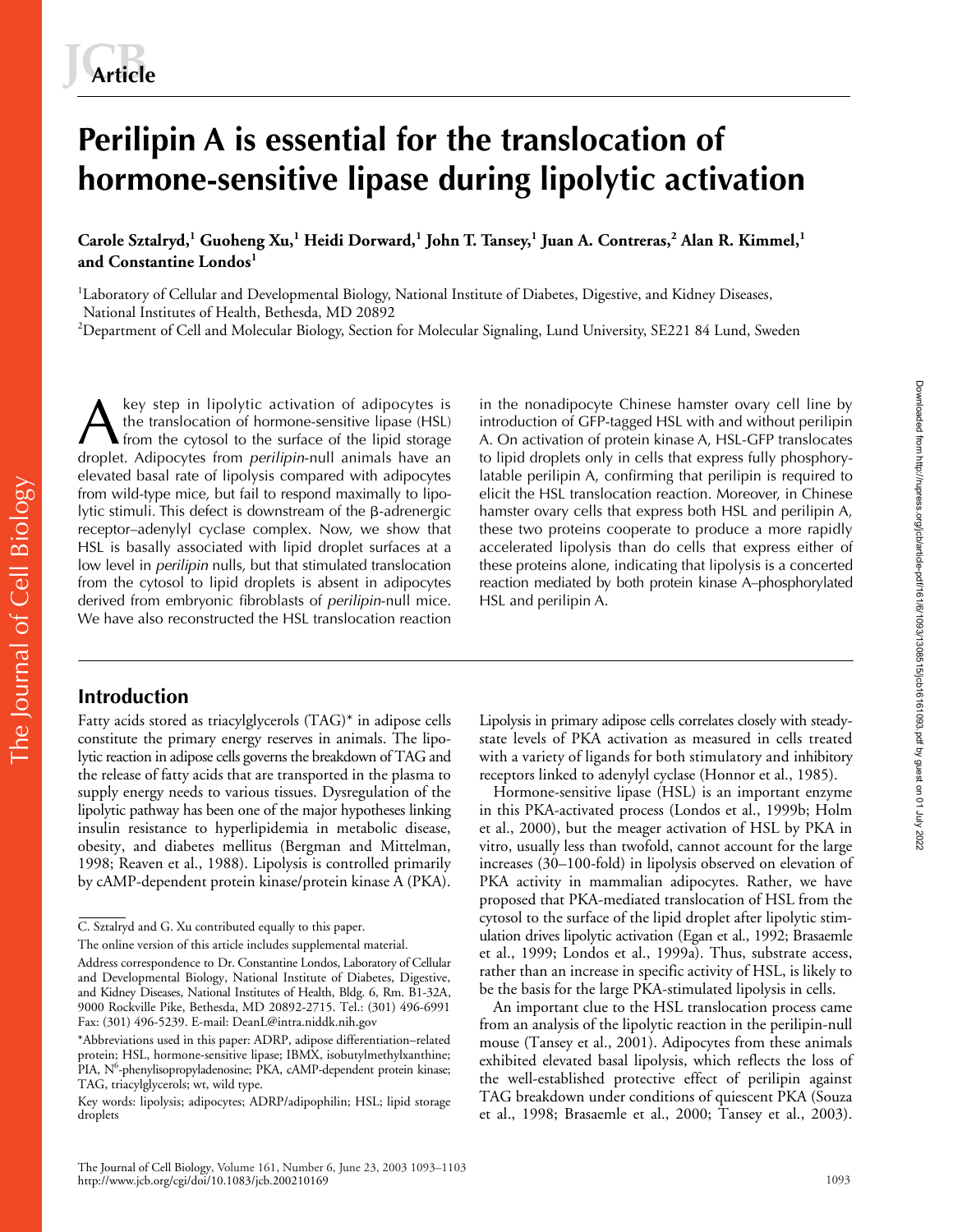But, adipocytes lacking perilipin also exhibited a near total loss of  $\beta$ -adrenergic receptor–stimulated lipolysis, despite the presence of normal levels of HSL protein per cell (Tansey et al., 2001). Wild-type (wt) animals respond with the expected robust reduction in respiratory exchange ratio after injection of a  $\beta$ -3 adrenergic agonist (Tansey et al., 2001), whereas *perilipin*-null animals fail to respond to the ß-3 adrenergic agonist with a lowering of their respiratory exchange ratio. Another notable feature of the *perilipin*-null mouse is that the lipid droplets in its adipocytes are coated with adipose differentiation–related protein (ADRP), a perilipinrelated protein (Tansey et al., 2001). These data suggest that perilipin is not only required to maintain adipose cells in the quiescent state, but that perilipin is also required to elicit a functional lipolytic activation in adipose cells. To test the latter hypothesis mechanistically, we examined HSL translocation in adipocytes derived from embryonic fibroblasts of wt and *perilipin*-null mice, and show that HSL fails to translocate to lipid droplets in cells lacking perilipin. Further, we have introduced a normal and an unstimulatable mutant variant of perilipin A into CHO fibroblasts and examined the ability of GFP-tagged HSL to translocate after PKA activation. We show that only cells expressing native perilipin are permissive for the PKA-regulated translocation of HSL. Furthermore, CHO cells expressing both perilipin and HSL are able to mount a greater and more rapid response to a lipolytic stimulus than when either of these proteins is expressed separately.

# **Results**

# **Adipocytes from** *perilipin***-null mice exhibit a defect in lipolysis at a point downstream of cAMP generation**

Previously, we observed two aberrations in lipolysis of adipocyte from p*erilipin*-null mice: (1) increased basal activity; and (2) a near total loss of stimulated activity (Tansey et al., 2001). Those earlier works were performed in adipocytes from 17-wk-old mice in a mixed (50/50) 129Sv/EvTac and C57BL/6J background. To eliminate the potential for both genetic background and cell size effects, we have now studied 6-wk-old mice in a pure 129Sv/EvTac background. The results agree with those of the earlier work in that basal activity in cells from the *perilipin*-null mice was 10-fold greater than the wt cells, whereas isoproterenol-stimulated lipolysis in the *perilipin*-null cells was decreased by  $\sim$ 75% (Fig. 1). Cell sizes for wt and *perilipin*-null adipocytes were nearly identical in these works, which eliminates the possibility that size differences contribute to their different lipolytic activities (see legend to Fig. 1).

To test if this reduced ability to stimulate TAG hydrolysis in adipocytes from *perilipin*-null mice cells represents a defect at the receptor level or downstream from the  $\beta$ -adrenergic receptor, we also compared the actions of the  $\beta$ -adrenergic agonist, isoproterenol, with those of forskolin, an activator of the adenylyl cyclase catalytic component (Tesmer et al., 1999). The results reveal that when cells are stimulated by forskolin, *perilipin*-null cells are also weakly responsive (Fig. 1). Thus, the impairment in maximally stimulated lipolysis is due to a defect downstream from the --adrenergic receptor–G-protein–adenylyl cyclase complex



Figure 1. **Isolated adipocytes from** *perilipin***-null mice respond poorly to lipolytic stimuli.** Incubations to measure lipolytic activity contained 1 U/ml adenosine deaminase and 100 nM PIA for the basal condition, or for stimulated conditions, 10  $\mu$ M isoproterenol or 10  $\mu$ M forskolin. Values represent the means  $\pm$  SEM of triplicate determinations of nmol glycerol release per 10<sup>6</sup> cells in 60 min. Values are from two separate experiments in which incubations were performed in triplicate ( $n = 6$ ). For all differences in basal and stimulated glycerol release between cells from control and perilipinnull mice,  $P < 0.001$ . Adipocytes from control and *perilipin*-null mice used in these experiments did not differ significantly in size, i.e., control cells,  $61.7 \pm 9.3$   $\mu$ m; null cells,  $57.9 \pm 2.2$   $\mu$ m (*n* = 100) in diameter.

at the plasma membrane. We have compared the lipolytic activity in homogenates of fat pads from wt and *perilipin*null animals, and find no differences in their activities when normalized for the amount of HSL as determined by immunoblotting (Table I). Thus, the HSL of the null animal is of no greater specific activity than the HSL in the wt animals, and as we demonstrated previously, both wt and *perilipin*null animals have equivalent amounts of HSL on a per-cell basis (Tansey et al., 2001). These results reinforce our earlier conclusion that elevated basal activity in perilipin-null cells

Table I. **Adipose tissue of** *perilipin***-null animal contains HSL of normal specific activity**

| Wild type | perilipin-null |  |
|-----------|----------------|--|
| 16,900    | 13,000         |  |
| 686       | 518            |  |
| 25%       | 25%            |  |
|           |                |  |

Aliquots of infranatants from adipose tissue of wt and *perilipin*-null mice were tested for lipolytic activity as described under Materials and methods. Equivalent cellular aliquots were electrophoresed under SDS-PAGE, immunoblotted with affinity-purified anti-HSL, and scanned with a densitometer. The values for densitometric scans were divided by the activity values to give specific activities, revealing that the samples from both types of animals had identical specific activities.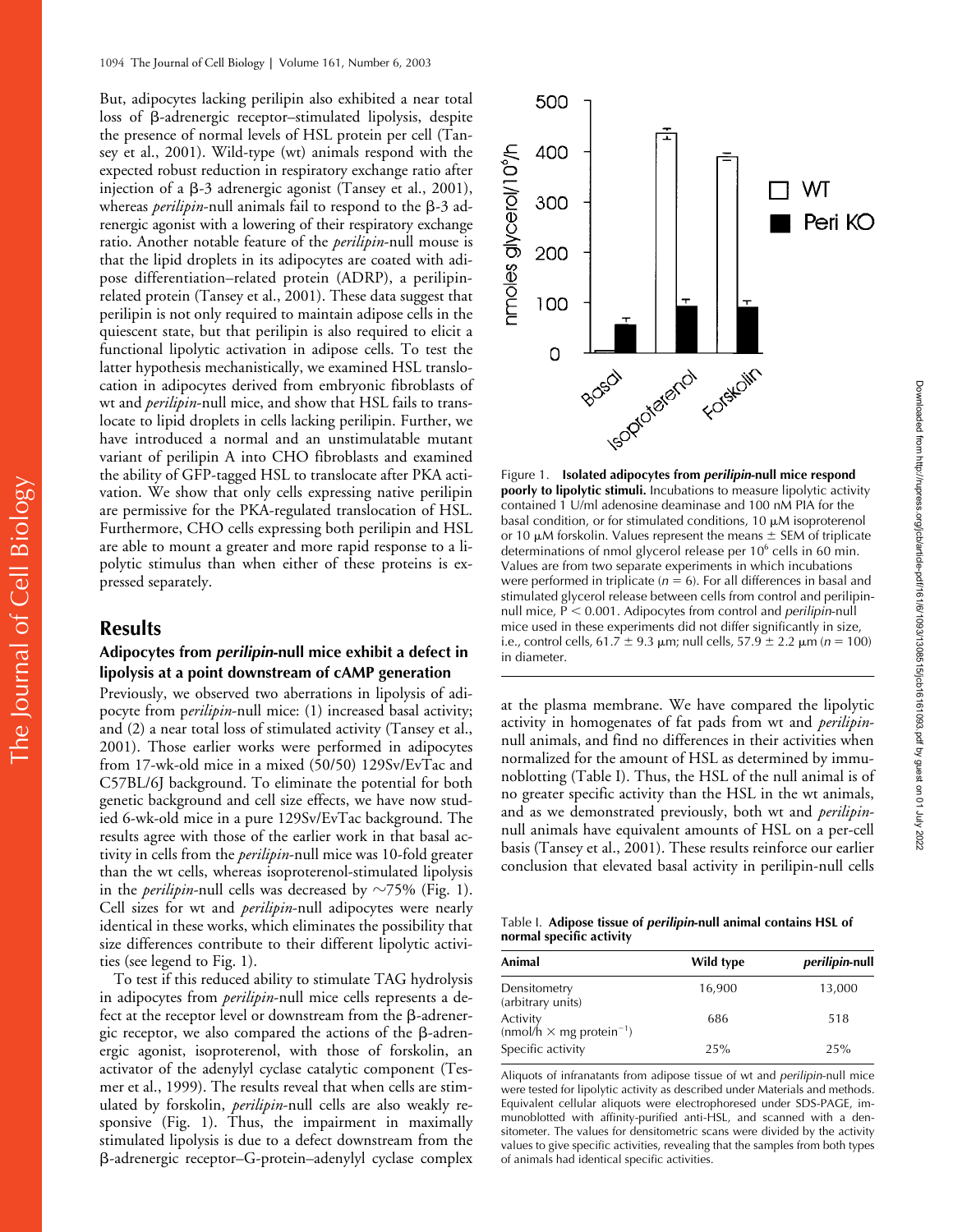represents the loss of protection of cellular TAG by perilipin. Accordingly, we focused on the relationship between HSL and perilipin.

### **HSL translocation is compromised in adipocytes derived from** *perilipin***-null embryonic fibroblasts**

A key step in lipolytic activation is the translocation of HSL from the cytosol to the surface of the lipid storage droplet, a process not easily observed visually in the primary adipocytes where the cytosolic space is occupied by a large unilocular lipid droplet. As an alternative, we examined primary embryonic fibroblasts from *perilipin*-null and wt mice that were differentiated into adipocytes in culture; such adipocytes have a multilocular lipid droplet, and are thus more amenable to microscopic examination of HSL subcellular location. Previously, we found that the loss of perilipin in the perilipin-null mouse is accompanied by an increase in the accumulation ADRP protein in adipose cells (Tansey et al., 2001). ADRP is a ubiquitous protein found at the surface of lipid droplets in most cultured cells (Brasaemle et al., 1997) and is also present in early stages of differentiating 3T3-L1, but is excluded from mature 3T3-L1 adipocytes, where perilipin alone coats the lipid droplet (Brasaemle et al., 1997).

Adipocytes derived from embryonic fibroblasts of wt and *perilipin*-null mice were costained for both perilipin and ADRP (Fig. 2). In cells from wt animals, lipid droplets are uniformly coated with perilipin; a few undifferentiated cells present some small lipid droplets coated with ADRP, and very few cells were positive for both perilipin and ADRP. Perilipins are expressed most strongly in adipocytes, to a much lesser extent in steroidogenic cells, and only minimally elsewhere (Londos et al., 1999b). The expression of perilipin



Figure 2. **ADRP replaces perilipin on lipid droplets in embryonic fibroblasts derived from** *perilipin***-null mice.** Embryonic fibroblasts from wt and *perilipin*-null mice were differentiated into adipocytes and loaded with oleic acid as described under Materials and methods. The cells were fixed and coimmunostained with goat anti-perilipin and rabbit anti-ADRP antibodies (for perilipin, FITC-conjugated donkey anti–goat antibodies; and for ADRP, Cy5-conjugated donkey anti–rabbit antibodies). Top, middle, and bottom rows show representative cells from three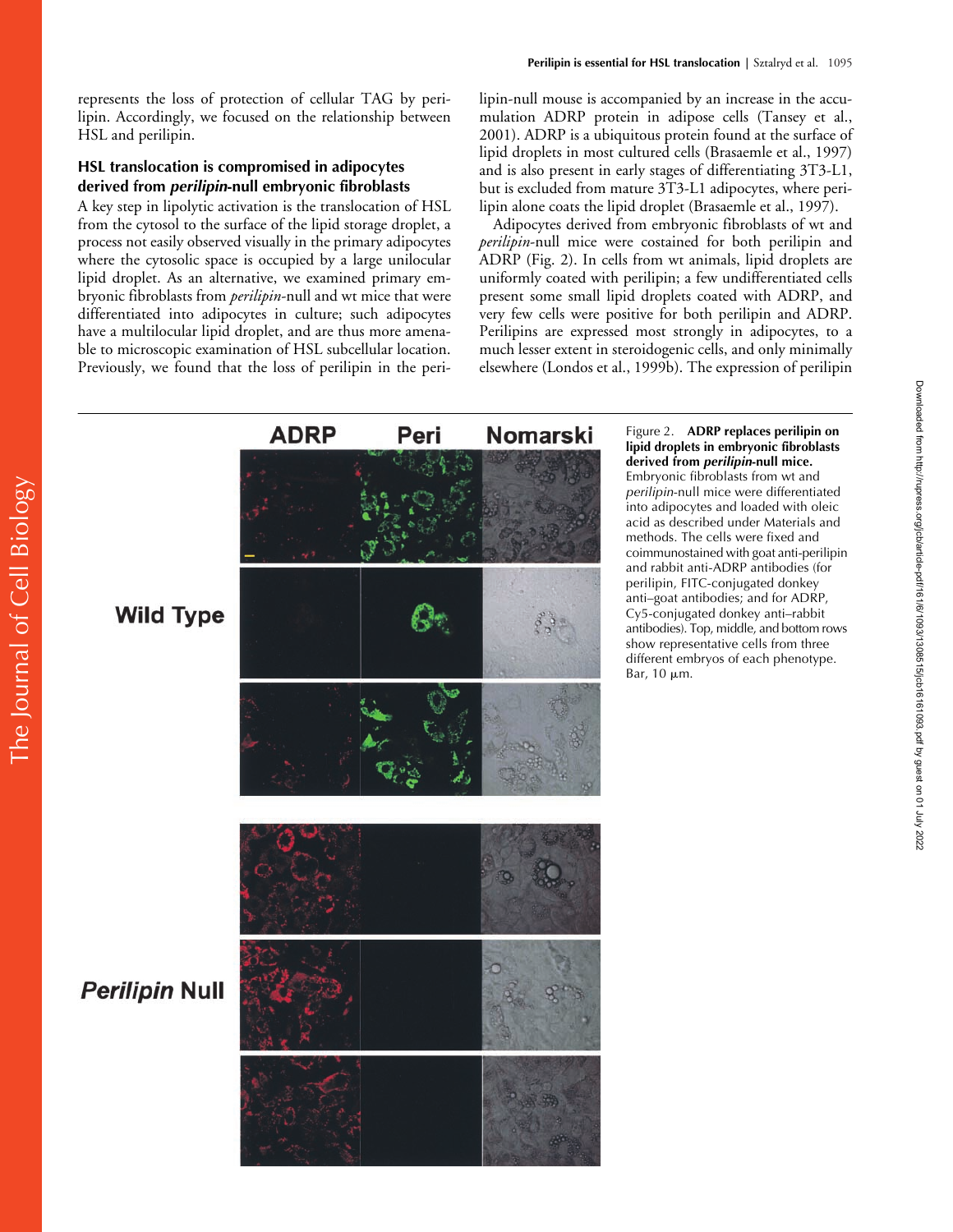Figure 3. **HSL fails to translocate in adipocytes differentiated from** *perilipin***-null embryonic fibroblasts on stimulation.** Embryonic fibroblasts from wt and *perilipin*null mice were differentiated into adipocytes as described under Materials and methods. Basal cells were incubated with 100 nM PIA and stimulated cells for 10 min with 10  $\mu$ M isoproterenol. After 10 min of stimulation, cells were fixed and immunostained with affinity-purified rabbit anti-HSL antibodies and FITC-conjugated goat anti-rabbit antibodies. Bar, 10  $\mu$ m. Top, middle, and bottom rows show representative cells from three of four rounds of differentiation performed using fibroblasts derived from four different embryos of each phenotype.

# **Perilipin Null Wild Type Stimulated Stimulated Basal Basal**

by the majority of wt cells indicates that these are adipocytes, and the Nomarski images show the prominent adipocyte lipid droplets. In the supplemental material, we show that these cells also express HSL and GLUT4, further confirming their adipocyte character. By contrast, all cells from *perilipin*-null mice do not express perilipin, but showed ADRP staining. Thus, as with the mature, primary adipose cells of the *perilipin*-null mice (Tansey et al., 2001), cultured cells differentiated from embryonic fibroblasts of these animals express ADRP on their lipid droplets.

To determine if HSL translocation was compromised in adipocytes of *perilipin*-null animals, we examined the subcellular location of HSL in the cultured adipocytes derived from the embryonic fibroblasts. As is clear from Fig. 3, the majority of both wt and *perilipin*-null cells expressed HSL, confirming their differentiated state. In the unstimulated state, HSL in wt cells was dispersed throughout the cytoplasm. On stimulation with isoproterenol, HSL translocation to perilipin-coated lipid droplets was readily evident by the bright, uniform rings of HSL staining around lipid

droplets, and this pattern was observed in the majority of cells examined from the wt animals.

# **HSL translocation indicated by uniform rings of staining at lipid droplet surfaces**

In unstimulated *perilipin*-null cells, some HSL staining is associated with lipid droplets (Fig. 3). This may account for the elevated basal lipolysis seen in the absence of stimulation. By contrast, no increase in HSL association with lipid droplets was observed in any cells derived from the *perilipin*null mice after stimulation with isoproterenol, indicating that perilipin is required to elicit the PKA-dependent HSL translocation reaction in adipocytes. For the data shown in Fig. 3, we performed four differentiation experiments using fibroblasts from each of 12 wt and 12 *perilipin*-null embryos. The fields depicted are representative of three cohorts of cells from three different embryos of each phenotype and, as evidenced by expression of HSL in most cells derived from either wt or *perilipin*-null embryos, the cells had differentiated into adipocytes. Unlike the cells from the wt em-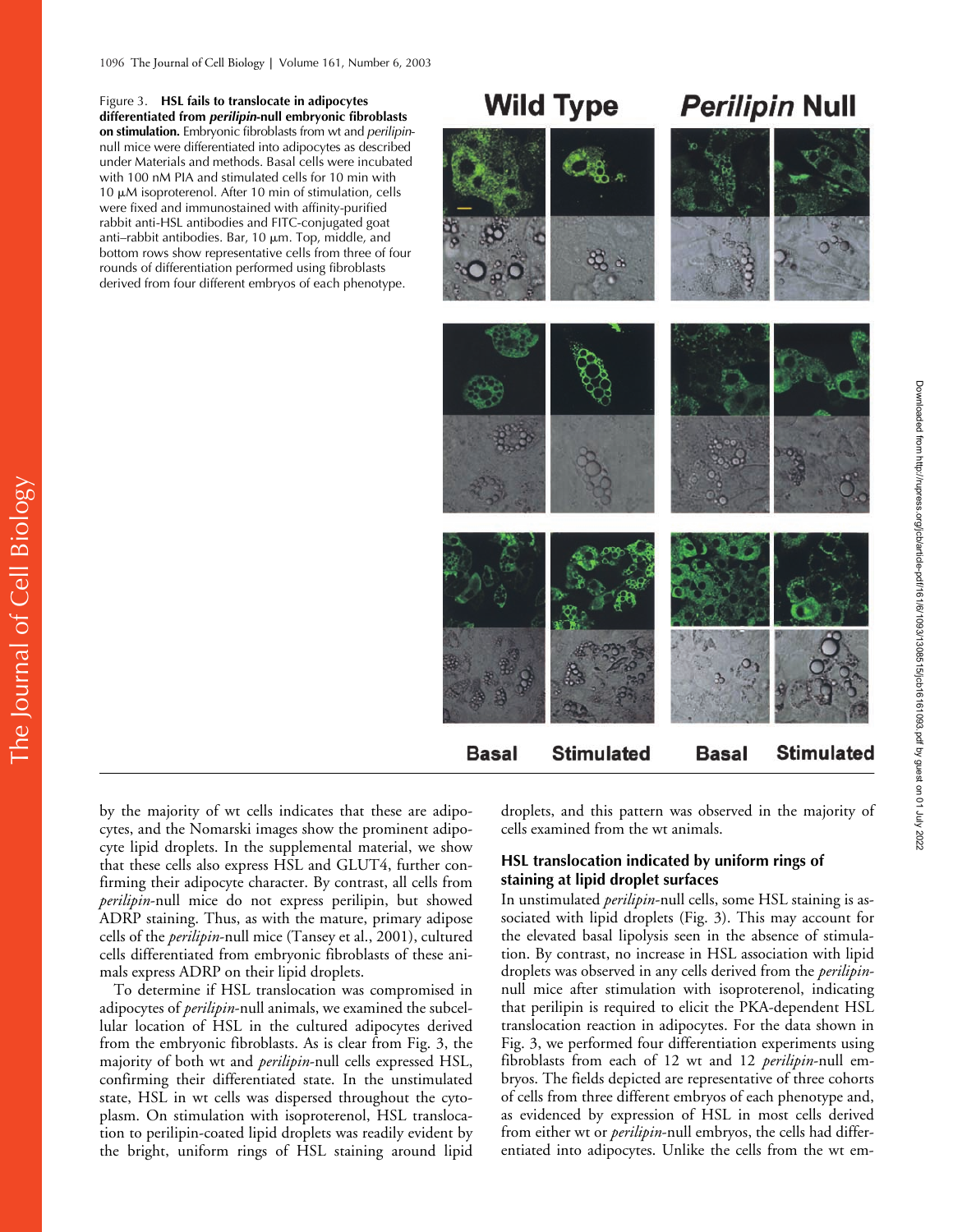

Figure 4. **HSL-GFP localizes to perilipincoated lipid droplets in stimulated CHO cells.** HSL-GFP was introduced transiently into CHO cells that were stably transfected to express perilipin A. Cells were stimulated for 10 min with 10  $\mu$ M forskolin plus IBMX. The cells were fixed with 3% PFA and immunostained for perilipin, shown in red. HSL is shown in green. (A and B) Control cells without perilipin but with ADRP-coated droplet. (C–E) CHO cells stably transfected with native perilipin A. (F–H) CHO cells stably transfected to express perilipin A mutated in its three most  $NH_2$ -terminal PKA sites. Red staining is Cy5 staining for perilipin; green is HSL-GFP. It is evident that HSL localized to the perilipincoated droplets. Bar,  $10 \mu m$ .

bryos, whose adipocyte nature is strongly confirmed by their perilipin expression, the cells from the *perilipin*-null embryos express ADRP on their lipid droplets, similar to the finding of ADRP on lipid droplets of primary mature adipose cells from *perilipin*-null mice. To further confirm the adipocyte nature of the differentiated embryonic *perilipin*null cells, we costained for ADRP and GLUT4, an adipocyte marker, and show that the lipid-laden, cultured adipocytes from the null cells also express the glucose transporter GLUT4 (Fig. S1, available at http://www.jcb.org/cgi/content/ full/jcb.200210169/DC1; MacDougald and Lane, 1995). Further, we show that both differentiated wt and *perilipin*null cells exhibit insulin-stimulated translocation of GLUT4 from an intracellular compartment to the plasma membrane (Fig. S2; see Online supplemental material) Thus, the increased association of HSL in wt cells with lipid storage droplets on stimulation parallels the activated lipolytic reaction (Fig. 1). Similarly, the elevated basal but attenuated stimulation of *perilipin*-null cells also follows the relative HSL association with lipid storage droplets in the stimulated state.

# **HSL-GFP translocation occurs only in CHO cells that express fully phosphorylatable perilipin A**

To further test the relationship between perilipin and HSL, we examined HSL translocation in nonadipogenic CHO cells. These included control CHO cells and CHO cells that were stably transfected to express either wt perilipin A or a mutated perilipin A in which the serine residues within the three most NH<sub>2</sub>-terminal PKA sites had been mutated to alanines. The metabolic characteristics of these cell lines are described in detail by Tansey et al. (2003). Control CHO

cells contain lipid droplets that are coated with ADRP (Tansey et al., 2003), just as with the droplets in the adipocytes derived from embryonic fibroblasts of the *perilipin*-null animals. The control CHO cells and those expressing the various perilipins were then transiently transfected with a construct to express HSL-GFP. We first tested if HSL-GFP in CHO behaved similar to native HSL in adipocytes (i.e., would this species translocate to perilipin-coated lipid droplets on activation of PKA?). Indeed, on stimulation of PKA activity in these cells, HSL-GFP translocated to lipid droplets, identified by their coating of perilipin (Fig. 4, C–E). By contrast, HSL-GFP did not translocate to lipid droplets on stimulation of control cells with ADRP-coated droplets (Fig. 4, A and B), nor in CHO cells that expressed the mutated perilipin A on their droplets (Fig. 4, F–H).

To further assess this translocation reaction in a more quantitative manner, cells were also plated on cell locator grids that permitted identification and imaging of a given cell both before and after stimulation with reagents to activate protein kinase A activity. No translocation of HSL-GFP was observed on activation of the control CHO cells that express ADRP on their lipid droplets (Fig. 5); only one of 27 cells examined showed HSL translocation on stimulation. By contrast, the majority of cells expressing native perilipin on their droplets exhibited HSL translocation on stimulation, with 24 of 36 cells showing translocation. No HSL translocation was observed in cells expressing perilipin A mutated at the three  $NH_2$ -terminal PKA sites; none of the 20 cells examined exhibited translocation. The data in Fig. 4 and Fig. 5 establish that perilipin is required to elicit HSL-GFP translocation, and further, that PKA phosphorylation at selected PKA sites is necessary to support this reaction.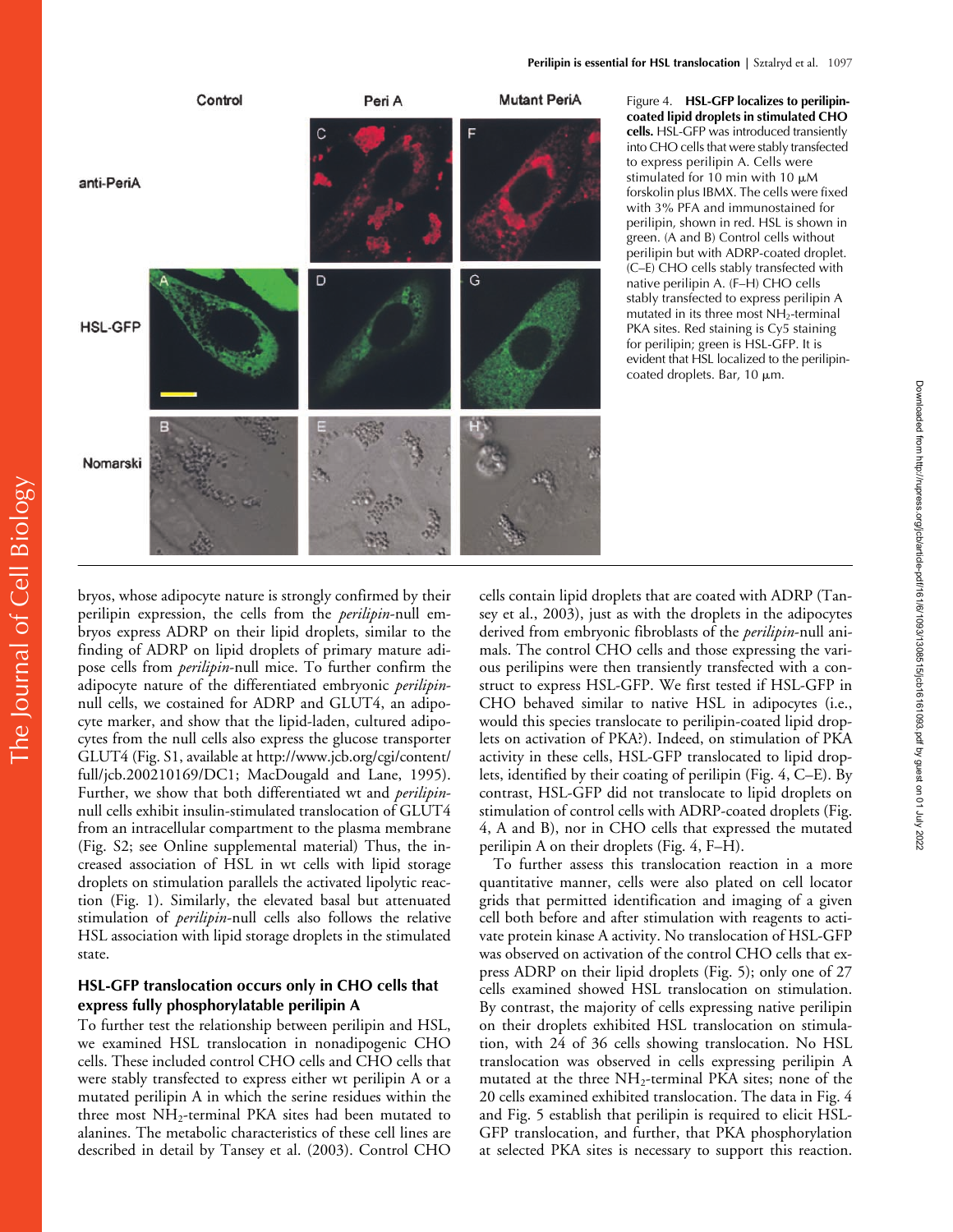

Figure 5. **HSL-GFP translocates only to lipid droplet in CHO cells that are coated with fully phosphorylatable perilipin A constructs.** HSL-GFP was introduced transiently into CHO cells that were either unmodified, in which case they express ADRP on their lipid droplets, or stably transfected to express perilipin A or perilipin A in which the three most NH2-terminal PKA sites were mutated on their lipid droplets. Cells expressing the perilipins have no ADRP on their lipid droplets. These cell lines are described in detail in Tansey et al. (2003). Cells were grown on a locator grid, identified, and photographed before stimulation. After 10 min of stimulation with 10  $\mu$ M forskolin plus IBMX, the same cells were relocated and rephotographed. Inset for +Perilipin is enlarged 4×. Inset for +Mutated Perilipin is enlarged 6×. The cells shown in the figure were those stably transfected to express the perilipin A constructs described in Tansey et al. (2003). Additional images of HSL translocation are shown in Fig. S3.

Unlike the large lipid droplets in the adipocytes, the CHO cells contain much smaller droplets, despite having been loaded with oleic acid to enhance lipid deposition. Consequently, the images of translocated HSL in these fibroblastic cells do not show clear and distinct rings of staining as seen in the adipocytes. Additional images of translocated HSL-GFP in CHO cells are shown in Fig. S3.

# **HSL and perilipin act cooperatively to increase lipolysis in CHO cells**

The Journal of Cell Biology

The Journal of Cell Biology

We also studied lipolysis in CHO cells that were stably transfected to express HSL-GFP at relatively high levels; total neutral lipase activities in homogenates was increased sixfold in the stably transfected cells relative to controls (176  $\pm$  5.7 vs. 28.4  $\pm$  1.6, *n* = 6) nmol fatty acid released per hour  $\times$  mg protein<sup>-1</sup>. The expression of HSL-GFP and perilipin in such cells by immunoblotting is revealed in Fig. 6, which shows abundant HSL-GFP in transfected CHO cells and the absence of HSL in control CHO cells. For the metabolic works, we expressed perilipin A by adenovirus infection, in which case perilipin A expression was modestly lower than with the stably transfected cells used in the translocation works shown in Fig. 5. As we demonstrate in a separate paper, lipolysis in CHO cells can be readily assessed by loading cells with a mixture of unlabeled and radiolabeled oleic acid, and subsequently tracking the efflux of radiolabeled oleic acids to the medium (Tansey et al., 2003). Triacsin C was included to prevent re-esterification of fatty acids, and 1% fatty acid–free BSA was used to trap effluxed fatty acids. Under the conditions used herein, the released oleic acid derives solely from the pool of TGAs housed in lipid storage droplets. Lipolysis was measured both in the absence of PKA activation (basal) or in the presence of isobutylmethylxanthine (IBMX) and forskolin to elevate cAMP and activate PKA activity. Fig. 7 presents kinetics of efflux of free fatty acid in four different cell types: (1) regular CHO cells infected with Lac Z adenovi-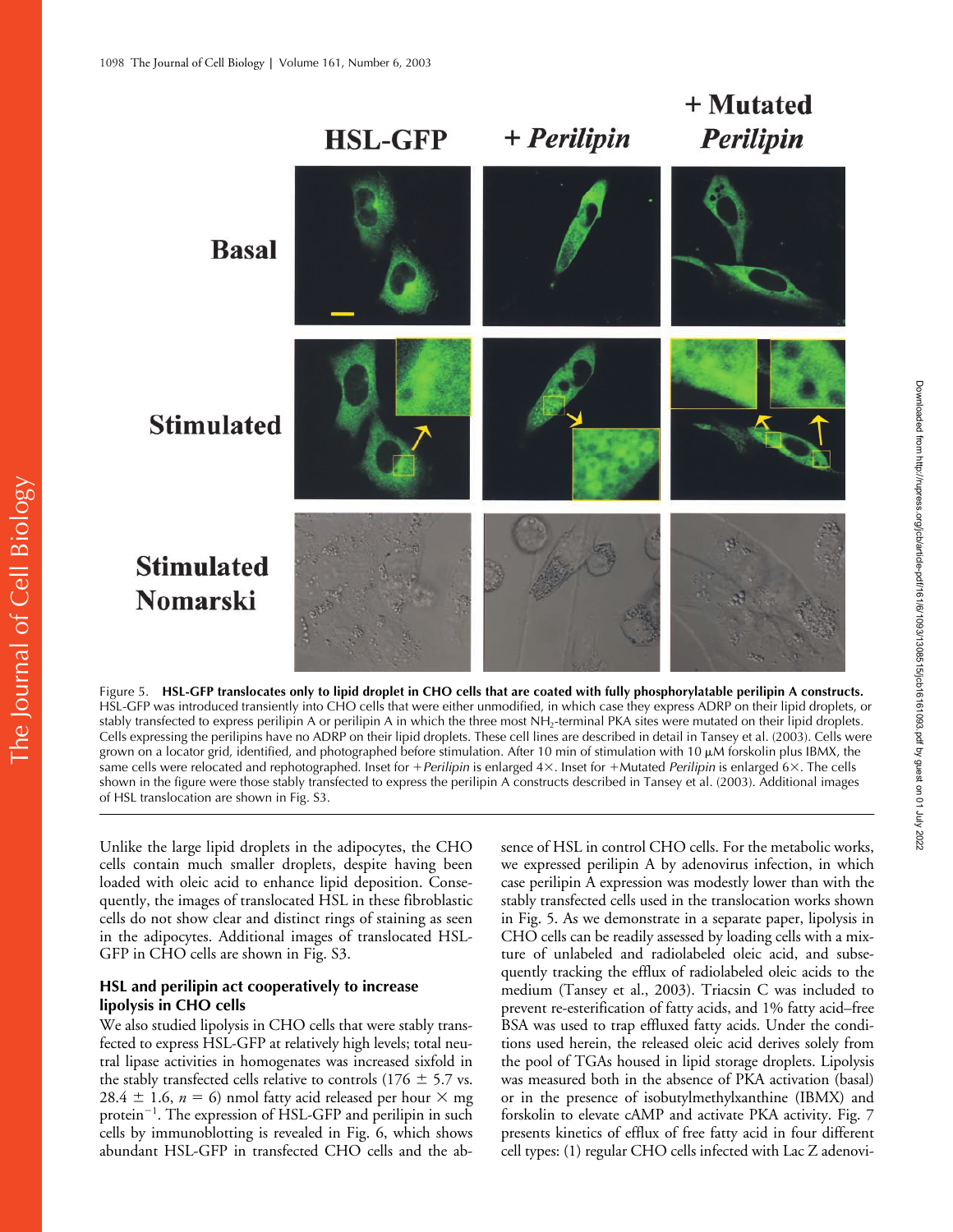

Figure 6. **Expression of perilipin A by adenovirus infection of CHO cells also stably transfected to express HSL-GFP phenotype.** (A) Immunoblotting for HSL in control CHO cells (left) and in CHO cells stably transfected to express HSL-GFP (right). (B) Immunofluorescence for HSL-GFP. CHO cells showing GFP staining, Nomarski staining, and the merged images. Bar, 10  $\mu$ m. (C) Cell extracts were prepared and immunoblotted for perilipin A. Lanes 1 and 2 are cells stably transfected to express perilipin A. The GFP CHO HSL-GFP cells were further modified by infection with perilipin A adenovirus (lanes 3 and 4) or with Lac Z adenovirus (lanes 5 and 6); control CHO cells were infected with adenovirus perilipin A (lanes 7 and 8) or Lac Z adenovirus (lanes 9 and 10). Bar, 10  $\mu$ m.

rus; (2) CHO cells expressing HSL-GFP; (3) CHO cells expressing perilipin A; and finally, (4) CHO cells expressing HSL-GFP plus perilipin A. Expression of HSL-GFP alone had little effect on lipolysis, except for a modest stimulation after a 60-min incubation (Fig. 7 B). On the other hand, expression of perilipin A alone suppressed lipolysis by  $\sim$ 30% in the basal state, but on stimulation, lead to increased lipolysis, which was preceded by a lag of 30 min (Fig. 7 C). However, in the presence of both perilipin A and HSL-GFP, there was greater lipolysis on stimulation than with either protein alone. This cooperativity between HSL and perilipin A

largely reflects the rapid onset of stimulation when HSL is combined with perilipin A, in which case the 30-min lag was virtually eliminated (Fig. 7 D).

# **Discussion**

The present paper underscores the essential relationship between perilipin and HSL during PKA-activated lipolysis. A major consequence of ablation of the perilipin gene is a loss of the ability to simulate lipolysis in isolated adipocytes (Tansey et al., 2001). This loss was also evident in the intact animal, as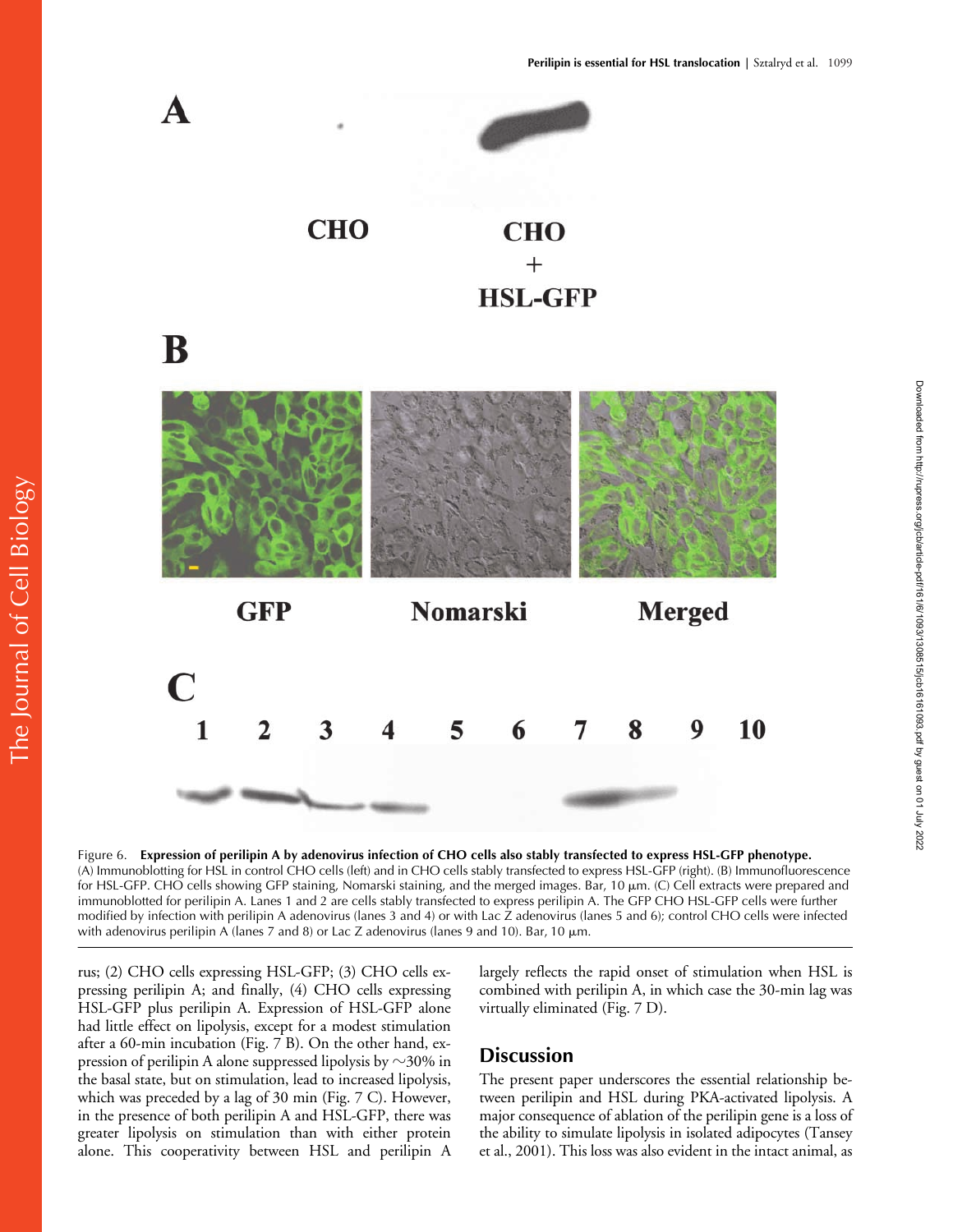

Figure 7. **HSL accelerates PKA-stimulated, perilipin-mediated lipolysis in CHO cells.** Basal activities are shown with solid lines, and activities stimulated with IBMX and forskolin are shown in dashed lines. Note that stimulated lipolysis in CHO cells expressing perilipin A alone (B) occurs only after a lag of 30 min, during which time forskolin stimulation has no effect on fatty acid efflux from the cells. Cells not infected with adenovirus perilipin were infected with Lac Z adenovirus. (A) Control cells expressing neither perilipin nor HSL; (B) CHO cells expressing HSL-GFP; (C) CHO cells expressing perilipin A; (D) CHO cells expressing HSL-GFP plus perilipin A.

the *perilipin*-null mice failed to respond normally to an injection of a  $\beta$ -3 adrenergic receptor agonist (see Introduction). The present data demonstrate clearly that these defects are downstream of the receptor–G-protein–adenylyl cyclase complex at the adipocyte plasma membrane, and suggest a malfunction of the interaction of HSL with its substrate, the endogenous lipid storage droplet. Such data indicate that perilipin is required to elicit the response by HSL. The overall low adipose phenotype of the *perilipin*-null mouse likely results from chronically elevated basal lipolysis in adipose cells. Thus, the perilipin-null mouse serves to highlight two major actions of perilipin: (1) to protect cellular TAGs against hydrolysis in the unstimulated, basal state and thus permit TAG storage; and (2) to facilitate HSL translocation to lipid droplets and hydrolysis of TAGs in the stimulated state.

This latter role of perilipin is firmly established by data showing that HSL fails to translocate to lipid droplets in ad-

ipocytes differentiated from cultured embryonic fibroblasts of *perilipin*-null mice. Moreover, this translocation process may not require factors unique to adipocytes because it can be replicated by expressing both perilipin A and HSL in CHO fibroblasts. Also, phosphorylation of perilipin A at its three most NH2-terminal PKA sites is required to induce the HSL to translocate to lipid droplets. Previously, we had also shown that perilipin expression alone in CHO cells renders lipolysis in these cells strongly susceptible to activation by PKA, a phenomenon also eliminated by mutation of the same three  $NH_2$ -terminal PKA sites (Tansey et al., 2003).

The reconstituted CHO cell system also made it possible to examine the functional consequences of simultaneously expressing both perilipin A and HSL, in which case HSL alone had little effect on lipolysis, whereas perilipin A alone mediated a much stronger effect on stimulated lipolysis. Addition of HSL to the perilipin A cell leads to cooperative re-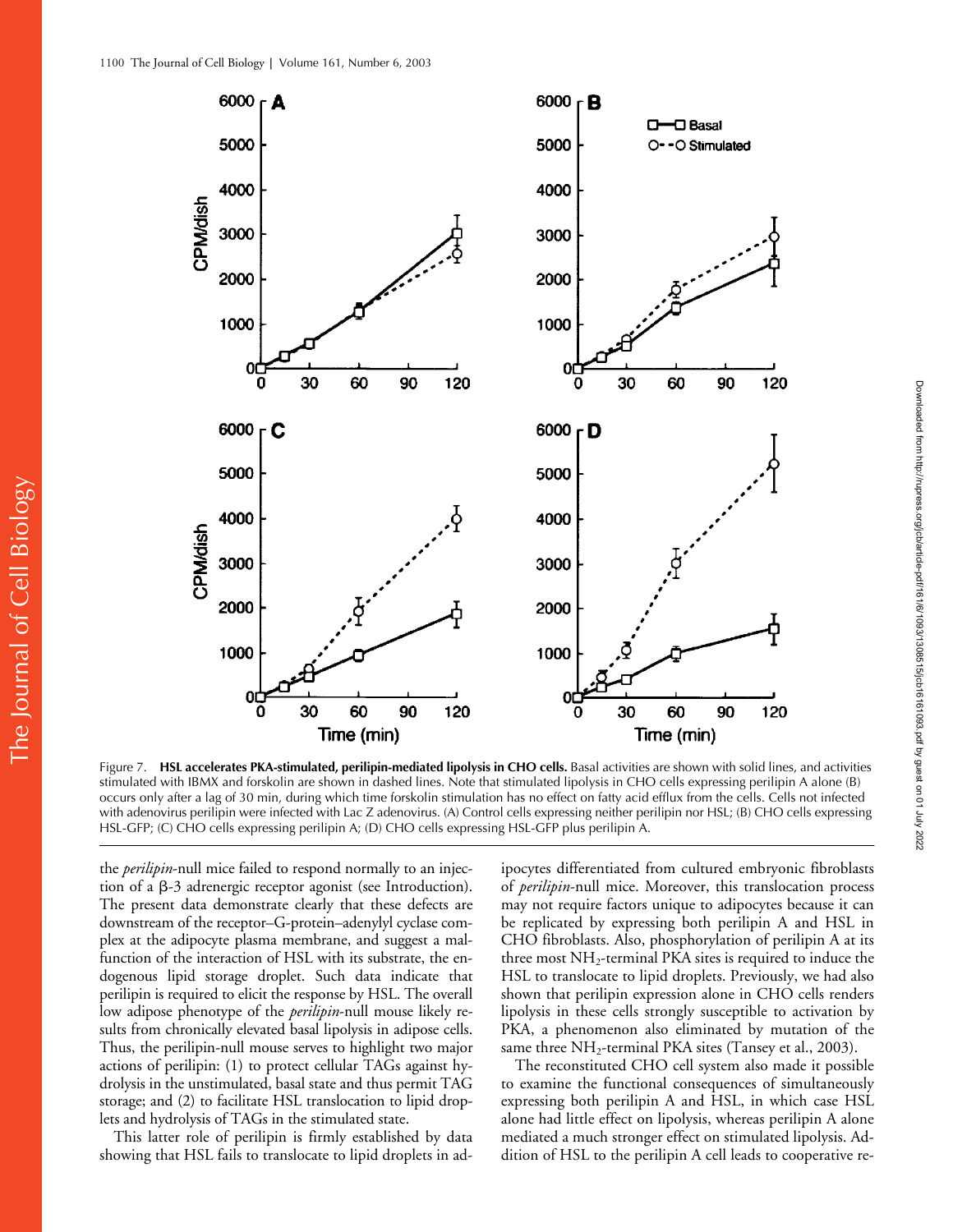sponse, largely the result of a temporally accelerated lipolytic response. Lipolysis in CHO cells without ectopic HSL must result from the action of some unknown neutral lipid lipase, which is apparently not HSL because we could find no PKA-stimulated lipase in homogenates of these cells, nor could we detect HSL by immunoblotting. Moreover, there is also a very strong suppression by perilipin A of lipolysis mediated by the endogenous neutral lipase of CHO cells (Tansey et al., 2003), and phosphorylation of the three NH2-terminal PKA sites on perilipin permits interaction of this lipase with the lipid within the core of the droplets. Thus, perilipin regulates the interactions of not only HSL with lipid droplets, but with other lipases as well (Souza et al., 2002). Clearly, the protein coating on lipid droplets is important for lipolysis and, indeed, the lipid droplet–associated proteins reside at the limiting surface of endogenous lipid droplets, the necessary site action of neutral lipid lipases. Droplets coated with ADRP neither facilitate HSL binding to the lipid droplet surface nor respond to elevated PKA activity, whereas droplets coated with perilipin A support both reactions. The accelerated lipolytic activity evident with perilipin A–coated droplets may result from increased accessibility of the lipase to TAG within droplets when perilipin is phosphorylated at its three most  $NH_2$ -terminal PKA sites.

Recent works reveal that HSL contains three sites for PKA phosphorylation (ser563, 659, and 660) (Anthonsen et al., 1998), and mutational analysis has shown that ser659 and ser660 are responsible for the modest PKA-mediated activation of HSL. In a separate work, we show that HSL translocation proceeds normally when either of these two sites is mutated singly, but is abolished on simultaneous mutation of both sites (unpublished data). We consider it likely that the PKA-mediated translocation of HSL from the cytosol to the surface of lipid droplets is the basis for the large cellular response to lipolytic stimuli and to elevated cAMP (Egan et al., 1992; Brasaemle et al., 1999; Londos et al., 1999a). The demonstration that phosphorylation of HSL at selected PKA sites is required to effect translocation of the enzyme highlights the fact that HSL translocation is not merely secondary to phosphorylation of perilipin (unpublished data).

Initially, we proposed the HSL translocation hypothesis to explain the large discrepancy between the consequences of in vitro and in vivo phosphorylation of HSL on lipolysis, the latter being far greater than the former (Egan et al., 1992). The large stimulated cellular response is selectively lost in adipocytes of the *perilipin*-null mouse, and the data in the present paper demonstrate that perilipin is required to obtain PKA-mediated translocation of HSL to lipid droplets. The visualization of translocated HSL is a reflection of an increased concentration of the enzyme at the lipid droplet surface, which is clearly facilitated by perilipin A. Moreover, we demonstrate that perilipin must be fully phosphorylatable to carry out this function. Thus, perilipin is key to the PKA-dependent response in adipocytes primarily through its ability to induce phosphorylated HSL to translocate from the cytosol to the lipid droplet surface, and the data largely validate our translocation hypothesis. Importantly, the binding of HSL to the lipid droplet reflects the interaction of the enzyme with its TAG substrate because mutation of the catalytic site serine also eliminates the translocation reaction (unpublished data).

Two hypotheses are suggested by the current data on the adipocyte lipolytic reaction. Phosphorylated perilipin might directly recruit HSL to the lipid droplet surface by interacting with the enzyme. Alternatively, phosphorylated perilipin may modify the lipid droplet surface to indirectly facilitate interaction of HSL with the core TAG within the droplet. HSL translocation to the lipid droplet occurs rapidly, within 5 min (Brasaemle et al., 1999), and the initiation of HSLstimulated lipolysis also occurs within this rapid time frame, as noted in Fig. 7 (Brasaemle et al., 1999). Initially, HSL and perilipin are colocalized on lipid droplets, but the perilipin slowly departs from large lipid droplets and is found on dispersed, much smaller droplets, as we noted previously (Londos et al., 1999b). This latter event occurs over a much slower time-course 30 min (unpublished data). Yet, even after the departure of perilipin, HSL remains bound to larger lipid droplets, now devoid of perilipin, where it continues to catalyze the hydrolysis of TAG (unpublished data). We cannot preclude the possibility of a rapid HSL–perilipin interaction in the initial docking of HSL on the lipid droplet, but maintenance of the lipolytic response occurs when the HSL and perilipin are found in separate subcellular compartments. Again, it should be emphasized that phosphorylation of perilipin facilitates the interaction of lipases other than HSL with TAG because it clearly fosters hydrolysis mediated by the endogenous neutral lipid lipase of CHO cells, which is neither HSL nor a substrate for PKA. Such data favor the "indirect" hypothesis posed in the online supplemental material. However, the two hypotheses are not mutually exclusive because both may apply to the lipolytic reaction. The works presented herein represent the initial demonstration of the basis for the interaction of HSL with its endogenous substrate, the intracellular lipid storage droplet, and provide a basis for further defining the lipolytic reaction in adipocytes, and structural information on the perilipin at the lipid droplet is required for a more definitive description of the role of this protein.

It is clear that HSL and perilipin constitute the core of the lipolytic reaction. Nonetheless, other factors in addition to HSL and perilipin may contribute to the lipolytic response. Adipocyte FABP is a potential candidate because the introduction of this fatty acid binding protein together with HSL enhances lipolysis, presumably by capturing and immobilizing the fatty acid products that may inhibit the lipase (Shen et al., 2001).

# **Materials and methods**

#### **Animals**

The generation of mice with a targeted disruption of the perilipin gene has been previously reported (Tansey et al., 2001) in mice with a mixed 129Sv/EvTac/C57/B6 background. For the present works, we used *perilipin*-null and wt mice that had been generated a pure 129Sv/EvTac background. Mice were genotyped by PCR analysis of tail DNA as described previously (Tansey et al., 2001).

#### **Antibodies**

Antibodies used include the following: anti-PAT, which was raised in rabbits against the NH<sub>2</sub>-terminal  $\sim$ 100 aa of murine perilipin A; anti-COT, which was raised in goats against the COOH-terminal  $\sim$ 100 aa of murine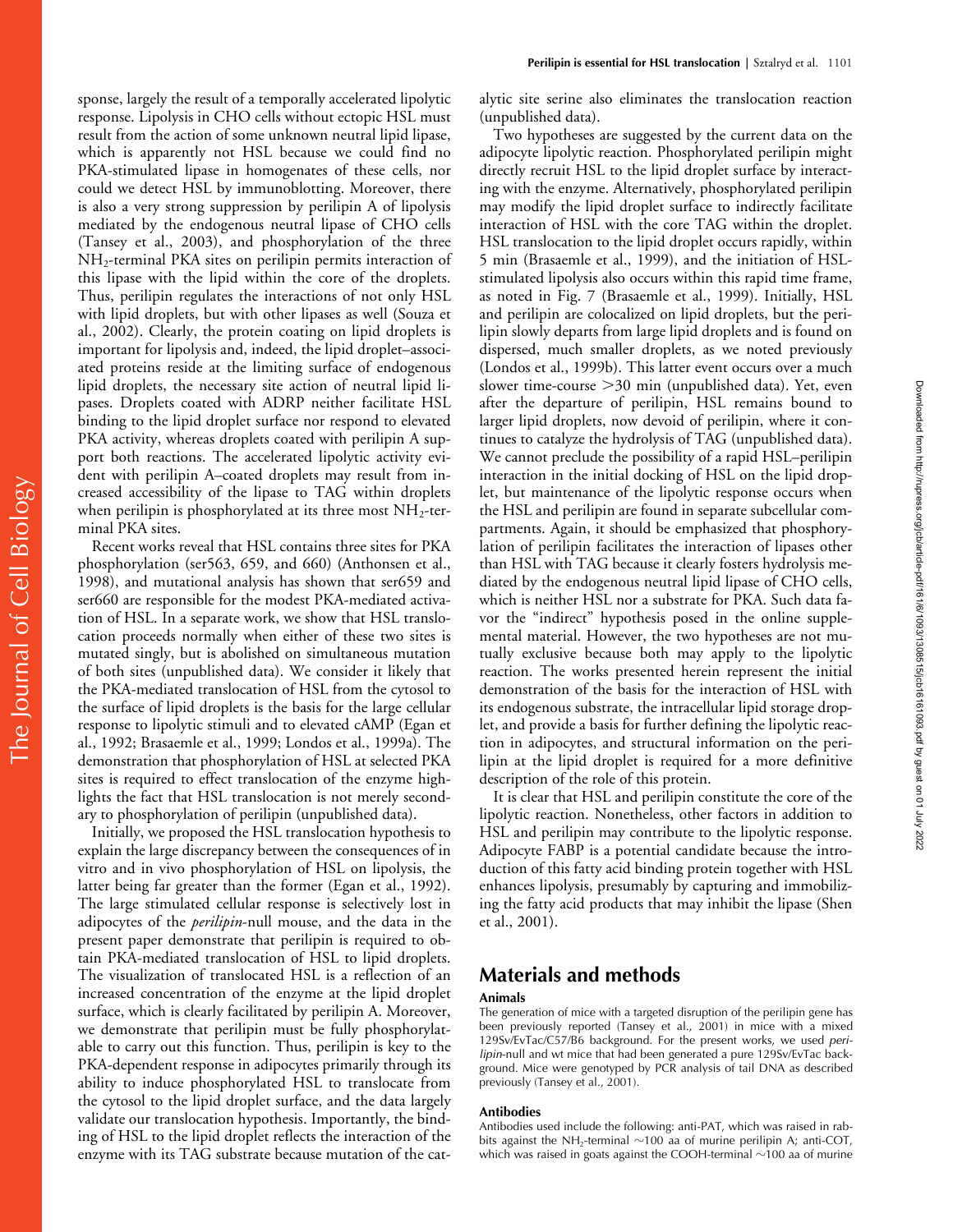perilipin A; and anti-ADRP, which was raised in rabbits against a peptide composed of the NH2-terminal 26 aa of murine ADRP.

#### **Adipocyte isolation and lipolysis**

Adipocytes were isolated from epididymal fat pads by collagenase digestion according to the Rodbell method as modified by Honnor et al. (1985) in solutions containing 500 nM adenosine. All incubations to measure lipolytic activity in primary adipocytes contained 1 U/ml adenosine deaminase plus 100 nM N<sup>6</sup>-phenylisopropyladenosine (PIA) for basal activity, or plus 10  $\mu$ M isoproterenol or 1  $\mu$ M forskolin for stimulated activity. Incubations were performed at 37°C for 60 min; glycerol released to the medium was determined by radiometric assay in microtiter plates, as described by Brasaemle et al. (1999). Data are normalized to cell number; cells were counted according to Fine and Di Giralamo (1997). Cell sizes were calculated using diameter measurements obtained with a confocal microscope (model LSM5; Carl Zeiss MicroImaging, Inc.). Total neutral lipids were measured gravimetrically, and cell numbers were calculated according to Fine and Di Giralamo (1997).

#### **Cell culture**

Cultured adipocytes from embryonic fibroblasts from wt and *perilipin*-null animals were developed according to Todaro and Green (1963) and Sethi et al. (2000). 16-d-old embryos were removed from pregnant mice of *perilipin*-null and wt animals (in a 129Sv/EvTac background), and after removal of heads and all internal organs, the embryos were digested with trypsin overnight, and cells were plated in T-175 flasks and incubated overnight. The cells were trypsinized and replated at high density (0.5  $\times$  10<sup>6</sup> cells) on Petri dishes containing glass bottoms (MatTek Corporation). Cells were grown in the presence of DME (GIBCO BRL) supplemented with 10% FCS (HyClone), 100 U/ml penicillin, 100 μg/ml streptomycin and 2 mM glutamine (Biofluids, Inc.), and 1 mM pyruvic acid (Sigma-Aldrich). When cells reached confluence, differentiation was induced as described by Sethi et al. (2000) with 0.5 mM IBMX, 5  $\mu$ g/ml insulin, and 1  $\mu$ M ciglitizone (Biomol) for 4 d, after which cells were cultured for an additional 2 d with insulin and ciglitizone. Cells were then maintained at 500 ng/ml insulin plus  $400 \mu$ M oleic acid complexed to  $2\%$  fatty acid–free BSA. Cultures were terminated at 10 d and used for immunocytochemistry. To examine HSL translocation, cells were incubated in Krebs Ringer Hepes, pH 7.4, 2 mM glucose, and 2% fatty acid–free BSA, and were treated for 1 h with either 200 nM PIA (basal) or 1  $\mu$ M isoproterenol (stimulated).

#### **CHO cell culture**

CHO-K1 cells were cultured in Ham's F-12 medium supplemented with 10% FCS (HyClone), 100 U/ml penicillin, 100 μg/ml steptomycin, and 2 mM glutamine (Biofluids, Inc.). Clones of CHO-K1 cells overexpressing HSL-GFP were selected in the presence of 600  $\mu$ g/ml G418. CHO cells overexpressing perilipins were cultured as described previously (Tansey et al., 2003). For immunofluorescence experiments, cells were plated on Petri dishes containing glass bottoms (MatTek Corporation). For cellular lipolysis studies, cells were plated in 24-multi-well dishes. All cells were cultured in a 5%  $CO<sub>2</sub>$  atmosphere at 37°C.

#### **Development, purification, and infection of recombinant adenovirus**

The recombinant adenovirus-expressing murine perilipin A was constructed by using the method of homologous recombination in *Escherichia coli* described by He et al. (1998). In brief, the 1.9-kb KpnI-XbaI fragment of full-length mouse perilipin A cDNA in the pBlueScript® vector was subcloned into a viral shuttle vector pAdTrack-CMV (Stratagene), and, as control*,* a *Lac Z* fragment from plasmid pSVßgal (Promega) was used. The resulting plasmids were linearized by the PmeI restriction enzyme and cotransformed into *E. coli* BJ5183 competent cells, together with an adenoviral backbone plasmid pAdEasy™-1 (Stratagene). The replication-deficient recombinant adenoviral genome was created in *E. coli*. BJ5183 by in vivo homologous recombinant machinery. Positive clones containing the viral genome were identified, and the recombinant adenoviral genomic DNA was extracted and linearized with PacI restriction enzyme to remove unnecessary vector DNA. The linear adenovirus genomic DNA was transfected into 293 cells (American Type Culture Collection) grown in T-75 cm<sup>2</sup> flasks to allow for packaging and amplification of the recombinant adenovirus. After transfection, the cells were incubated for  $\sim$ 1 wk until cytopathic effect appeared and adenovirus was released by three or four cycles of freezing and thawing of the 293 cells, which were pelleted and resuspended in 2 ml of culture medium or PBS buffer. The cell lysate was clarified by centrifugation for 10 min at 5,000 *g* to remove cell debris, and

the crude viron-containing supernatant was used to amplify the adenovirus by reinfecting fresh 293 cells at 90% confluence for 3 h with the crude viral mixture, after which fresh medium was added to the cells. This amplifying procedure was repeated for 3–5 rounds until the titer of the virus reached relative high levels in the crude cell lysate.

For the large-scale preparation of adenovirus, viruses were infected and amplified in 293 cells in 20–30 T-150 cm<sup>2</sup> flasks for 3–5 d until  $>$ 50% cells rounded up or floated. Then, the cells were harvested and lysed in 10 ml of 15% glycerol-PBS (pH 7.4) buffer by four cycles of freezing and thawing, and centrifuged at 5,000 *g* for 20 min to remove cells debris. 5.5 g CsCl were dissolved in 10 ml of the viral lysate to produce  $\sim$ 11.5 ml of a CsCl solution at a density of 1.35 g/ml. This solution was centrifuged at 32,000 rpm for 20 h at 10°C in a rotor (SW41Ti; Beckman Coulter), and the white viral bands were collected by syringe in 0.5–1 ml volume by puncturing the side of the tube with a 16-G needle. The harvested virus was dialyzed against a large volume of 15% glycerol-PBS (pH 7.4) buffer at 4C for 20 h with four changes of the fresh dialysis buffer. The titer of the adenovirus was determined by a limiting dilution plaque assay using 293 cells in 24-well plates, and a viral titer of  $\sim$ 10<sup>11</sup>–10<sup>12</sup> plaque-forming units/ ml was obtained for use as a stock solution and frozen in aliquots at -80°C. When adenovirus was used to infect the cells in the experiments, the viral infection mixture was prepared in a small volume by directly adding adenovirus stock in the culture medium at a dose of multiplicity of infection of 50–100 plaque-forming units per cell. The cells were incubated with the viral mixture for 3 h, the mixture was removed, and fresh culture medium was added.

#### **Transfection and infections**

For transfection experiments, cells were transfected in the presence of LipofectAMINE™ Plus (GIBCO BRL), using amounts of DNA and LipofectAMINE™ according to the manufacturer's recommendations. For transient transfections of CHO cells with HSL, EGFP (from pEGFP) was fused in-frame to the carboxyl terminus of HSL by PCR. The HSL–EGFP fusion was subcloned, and DNA sequencing confirmed the precision of the inframe fusion and the amino acid sequences of both HSL and GFP. For HSL translocation experiments, CHO cell recipients of HSL-GFP included control cells that contain ADRP on their lipid droplets or retrovirally modified, G418-resistant cells that expressed either native perilipin A or perilipin A in which the serine residues in the three most NH<sub>2</sub>-terminal protein kinase A sites had been mutated to alanine residues. These mutations have been shown to render perilipin A nonfunctional with respect to its ability to mediate lipolysis (Tansey et al., 2003). To examine the effects of exogenous HSL on lipolysis in CHO cells, clonal selection of HSL-EGFP cells was performed in the presence of G418 to obtain cells that expressed high levels of HSL; these cells were subsequently infected with adenovirus to introduce perilipin A.

#### **Immunocytochemistry and Western blotting**

For perilipin, ADRP, and HSL staining, cells were fixed in 3% PFA for 15 min at RT. After a brief rinse in PBS (pH 7.4), cells were blocked before staining with donkey chromopure IgG or goat chromopure IgG in presence of 0.1% of saponin for 2 h at RT. Double-labeled immunostainings were performed overnight at 4°C with appropriate antibodies. Primary antibodies were used in different combinations and dilutions as follows: 1:500 for rabbit anti-murine ADRP, 1:500 goat anti-murine perilipin (COT), 1:5 affinity-purified rabbit anti–rat HSL antibody. After four washes with PBS with 0.1% saponin, cells were incubated for 1 h with appropriate secondary antibodies; FITC-conjugated donkey anti–rabbit (1:200), cy5-conjugated donkey anti–goat (1:500). Cells were viewed with a confocal laser microscope (LSM510; Carl Zeiss MicroImaging, Inc.) using a  $63 \times$  oil objective lens.

Translocation of HSL in CHO cells was assessed by plating cells on glass bottom dishes equipped with a cell locator grid (MatTek Corporation), and HSL-GFP movement was observed by confocal laser microscopy using a  $63\times$  water objective lens. Cells transiently expressing HSL-GFP were identified and photographed in the basal, unstimulated condition, were relocated, and were photographed 10 min after stimulation with IBMX and forskolin. Cellular extracts for immunoblotting were obtained by scraping cells in Laemmli sample buffer containing 5% SDS and 1 mM DTT. Each lane of SDS-PAGE gels was loaded with protein derived from a single well of a 24-multi-well dish.

#### **In vitro HSL activity and cellular lipolysis**

In vitro lipase activity was measured in cell homogenates by testing the hydrolysis of a phospholipid-stabilized emulsion of [3 H]triolein (Amersham Biosciences) according to Holm et al. (1997). All analyses were performed